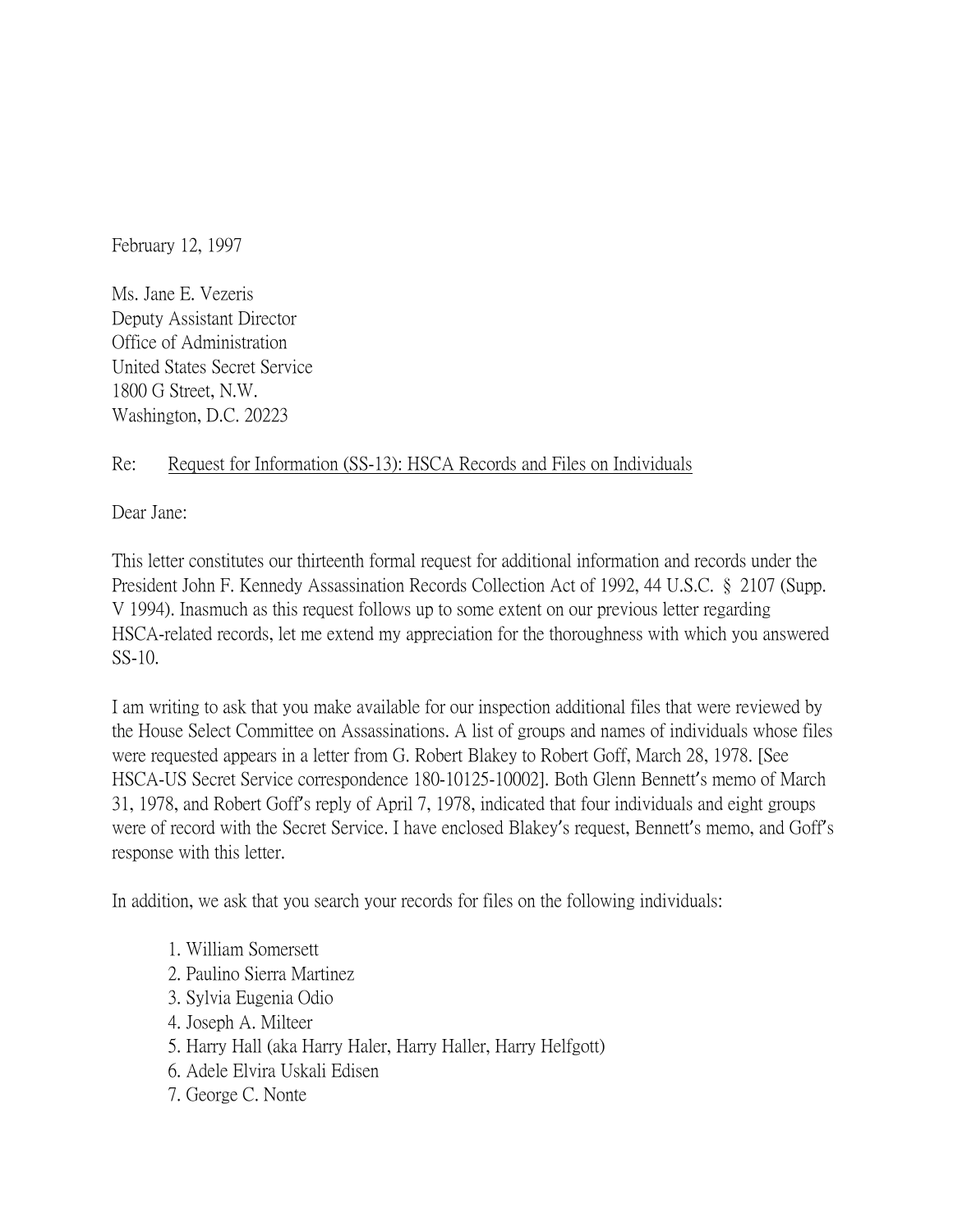8. John Thomas Masen

9. Fermin de Goicochea Sanchez (aka George Perrel or George F. Parrel)

10. Lawrence Reginald Miller 11. Donnell Darius Whitter 12. John F. Elrod 13. Elvis Dalrymple 14. Perry Wydell 15. Marvin Frazier 16. Manuel Rodriguez Orcaberro 17. John Martino (aka Juan Martin, Johnny [Juan] Martin, John V. Martino); author of I Was Castro's Prisoner 18. Carlos Roca 19. Julio Garcia 20. Sergio Perez 21. Rogelio Cisneros 22. Jorge Rodriguez Alvareda 23. Joaquin Martinez de Pinillos 24. A. Hidell (aka Alek Hidell, A.J. Hidell) 25. William S. Walter 26. Frank L. Ellsworth 27. Jack Revill 28. Father Walter M. MacChann (aka McCann, McKann, McChann, Machann) 29. Dr. B. C. Einspruch, psychiatrist at Southwest Medical School in 1963

Please let us know whether your searches identified any files.

By making this request, we are not designating these materials "assassination records." To the extent that this request presents logistical or other difficulties that we may not have anticipated, or to the extent that these records may be located in the National Archives at a place other than the JFK Collection, we will be happy to discuss with you ways in which the request might be amended.

We ask that you make these records available by March 18, 1997.

We appreciate your help in this matter.

Sincerely yours,

David G. Marwell